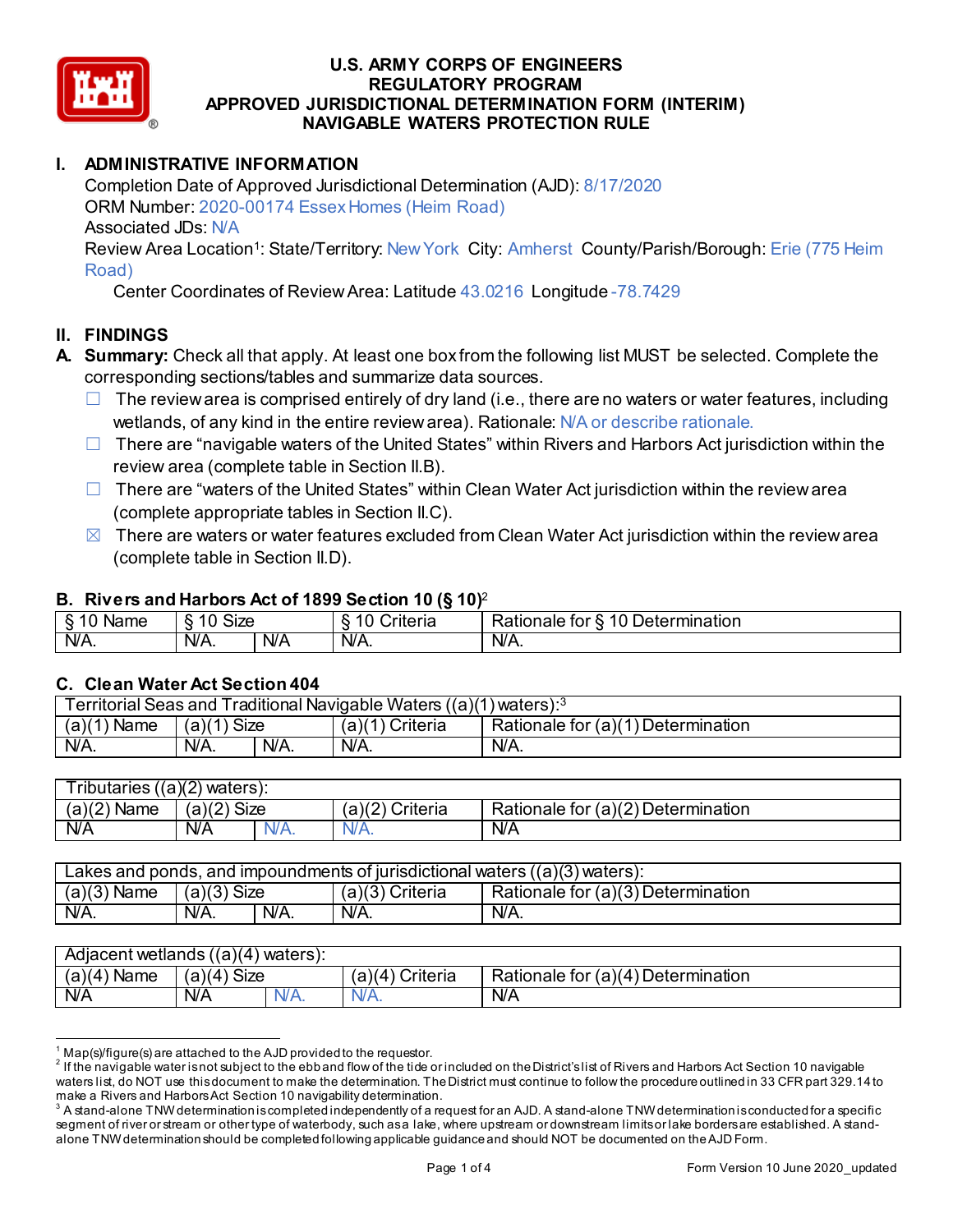

| Adjacent wetlands $((a)(4)$ waters): |               |      |                   |                                    |  |
|--------------------------------------|---------------|------|-------------------|------------------------------------|--|
| $(a)(4)$ Name                        | $(a)(4)$ Size |      | $(a)(4)$ Criteria | Rationale for (a)(4) Determination |  |
| N/A                                  | <b>N/A</b>    | N/A. | N/A.              | See above.                         |  |
| N/A                                  | <b>N/A</b>    | N/A. | N/A.              | See above.                         |  |

## **D. Excluded Waters or Features**

| Excluded waters $((b)(1) - (b)(12))$ : <sup>4</sup> |      |                       |                        |                                                     |
|-----------------------------------------------------|------|-----------------------|------------------------|-----------------------------------------------------|
| <b>Exclusion Name</b>                               |      | <b>Exclusion Size</b> | Exclusion <sup>5</sup> | Rationale for Exclusion Determination               |
| $W1$ (PFO)                                          | 2.44 | $\text{acre}(s)$      | $(b)(1)$ Non-adjacent  | W1 is a PFO wetland that is 2.44 acres in size      |
|                                                     |      |                       | wetland.               | and starts on the North property line and           |
|                                                     |      |                       |                        | extends to the South, offsite and directly abuts    |
|                                                     |      |                       |                        | the abandoned/removed "Peanut" railroad             |
|                                                     |      |                       |                        | line. During the July 14, 2020 site visit, it was   |
|                                                     |      |                       |                        | observed W1 abuts a swale that drains to the        |
|                                                     |      |                       |                        | West through a 18 inch C.M.P. culvert. The          |
|                                                     |      |                       |                        | water heads North in a closed, piped                |
|                                                     |      |                       |                        | stormwater system before it outlets into Ditch      |
|                                                     |      |                       |                        | 25, 2-4 miles away along Millersport Highway        |
|                                                     |      |                       |                        | ((Email from Mr. Jeffrey Szatkowski of the          |
|                                                     |      |                       |                        | Town of Amherst (July 29, 2020)). On the            |
|                                                     |      |                       |                        | North side of the property, W1 ends at the          |
|                                                     |      |                       |                        | adjacent property line because the area is          |
|                                                     |      |                       |                        | maintained lawn. The swale is not a waters          |
|                                                     |      |                       |                        | because it lacks an OHW and bed/banks. No           |
|                                                     |      |                       |                        | other drainageways or streams were observed         |
|                                                     |      |                       |                        | in the vicinity of W1 during the site visit. To the |
|                                                     |      |                       |                        | South of the "peanut" line are residential          |
|                                                     |      |                       |                        | apartments. During the field visit, it was          |
|                                                     |      |                       |                        | determined the swale located off site along         |
|                                                     |      |                       |                        | the abandoned "Peanut" rail-line is not an          |
|                                                     |      |                       |                        | A(1)-A(3) waters as no bed/banks or OHW             |
|                                                     |      |                       |                        | were found. No wetlands exist on the other          |
|                                                     |      |                       |                        | side of the peanut line All resources reviewed      |
|                                                     |      |                       |                        | support the determination that W1 and W2            |
|                                                     |      |                       |                        | don't directly abut an A(1)-A(3) waters, are not    |
|                                                     |      |                       |                        | separated from an A(1)-A(3) waters by a             |
|                                                     |      |                       |                        | natural or man-made feature and are not             |
|                                                     |      |                       |                        | adjacent to an $A(1)-A(3)$ waters.                  |
| W <sub>2</sub> PFO                                  | 0.63 | acre(s)               | $(b)(1)$ Non-adjacent  | W2 is a PFO wetland that is 0.63 acres in size      |
|                                                     |      |                       | wetland.               | and located in the Northwest corner of the          |
|                                                     |      |                       |                        | property. During the July 14, 2020 site visit,      |
|                                                     |      |                       |                        | the boundary was walked and no                      |
|                                                     |      |                       |                        | drainageways or streams were located within         |
|                                                     |      |                       |                        | the vicinity of the wetland. On the North side      |
|                                                     |      |                       |                        | of the property, W2 ends at the adjacent            |

<sup>&</sup>lt;sup>4</sup> Some excluded waters, such as (b)(2) and (b)(4), may not be specifically identified on the AJD form unless a requestor specifically asks a Corps district to do so. Corps districts may, in case-by-case instances, choose to identify some or all of these waters within the review area.

 $^5$  Because of the broad nature of the (b)(1) exclusion and in an effort to collect data on specific types of waters that would be covered by the (b)(1) exclusion, four sub-categoriesof (b)(1) exclusions were administratively created for the purposes of the AJD Form. These four sub-categoriesare not new exclusions, but are simply administrative distinctions and remain (b)(1) exclusions as defined by the NWPR.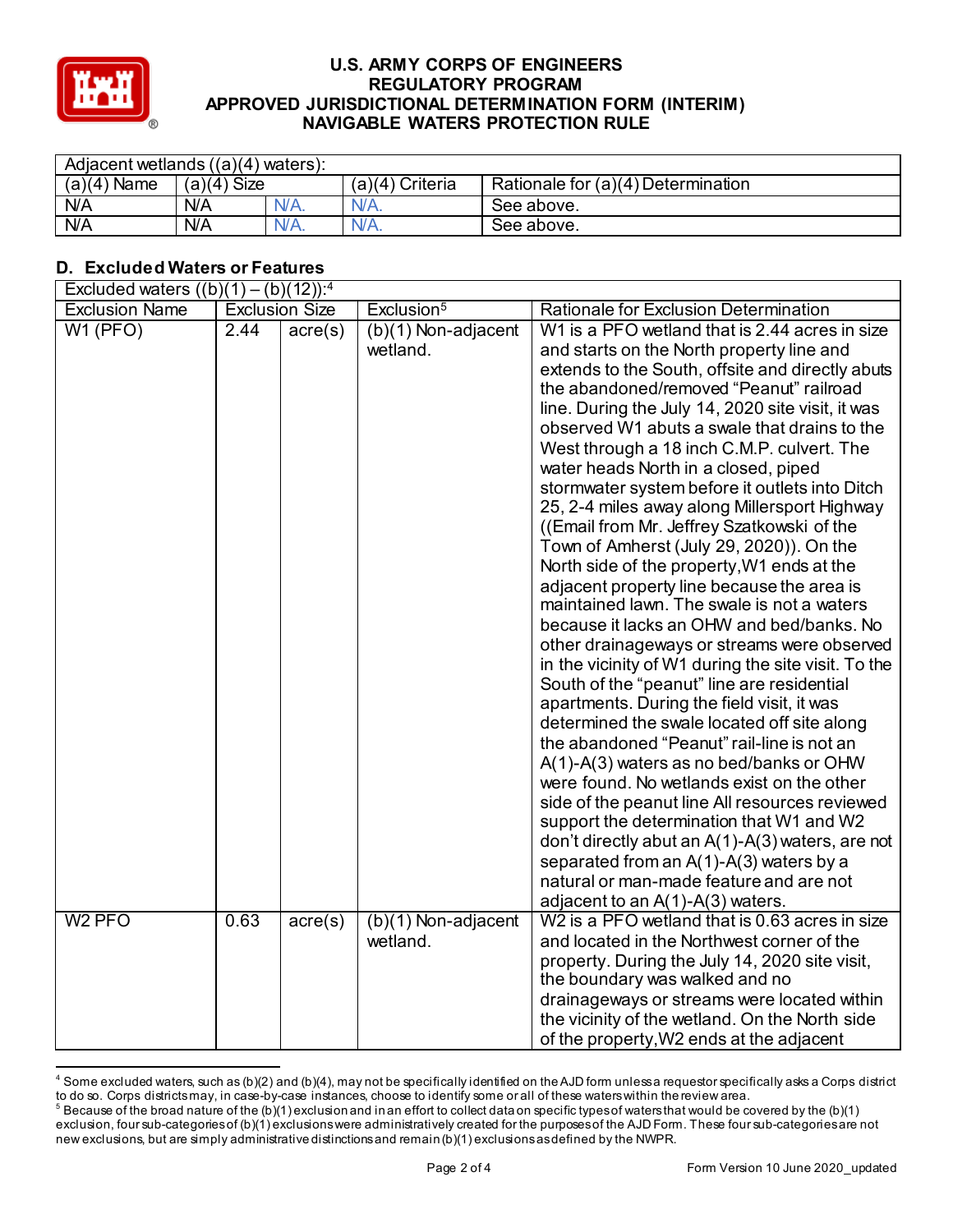

| Excluded waters $((b)(1) - (b)(12))$ : <sup>4</sup> |                       |  |                        |                                                                                                                                                                                                                                                                                                                                                                                                                                                                                               |  |
|-----------------------------------------------------|-----------------------|--|------------------------|-----------------------------------------------------------------------------------------------------------------------------------------------------------------------------------------------------------------------------------------------------------------------------------------------------------------------------------------------------------------------------------------------------------------------------------------------------------------------------------------------|--|
| <b>Exclusion Name</b>                               | <b>Exclusion Size</b> |  | Exclusion <sup>5</sup> | <b>Rationale for Exclusion Determination</b>                                                                                                                                                                                                                                                                                                                                                                                                                                                  |  |
|                                                     |                       |  |                        | property because the area is maintained lawn.<br>During the field visit, it was determined the<br>swale located off site along the abandoned<br>"Peanut" rail-line is not an A(1)-A(3) waters as<br>no bed/banks or OHW were found. All<br>resources reviewed support the determination<br>that W1 and W2 don't directly abut an A(1)-<br>$A(3)$ waters, are not separated from an $A(1)$ -<br>A(3) waters by a natural or man-made feature<br>and are not adjacent to an $A(1)-A(3)$ waters. |  |

# **III. SUPPORTING INFORMATION**

**A. Select/enter all resources** that were used to aid in this determination and attach data/maps to this document and/or references/citations in the administrative record, as appropriate.

 $\boxtimes$  Information submitted by, or on behalf of, the applicant/consultant: Wetland delineation conducted by Earth Dimensions, Inc, was submitted on January 28, 2020 with accurate, completed data sheets, photographs, NWI map, web soil survey with hydric soil ratings and other supporting information

This information is sufficient for purposes of this AJD. Rationale: NA

- $\Box$  Data sheets prepared by the Corps: Title(s) and/or date(s).
- $\boxtimes$  Photographs: Aerial and Other: Global Earth, ESRI, Google Earth aerial review\*
- $\boxtimes$  Corps site visit(s) conducted on: July 14, 2020
- □ Previous Jurisdictional Determinations (AJDs or PJDs): None
- ☒ Antecedent Precipitation Tool: *provide detailed discussion in Section III.B*.
- ☒ USDA NRCS Soil Survey: Web Soil Survey\*
- ☒ USFWS NWI maps: Reviewed
- ☒ USGS topographic maps: Clarence Center, New York Quad\*

## **Other data sources used to aid in this determination:**

| Data Source (select)              | Name and/or date and other relevant information                         |
|-----------------------------------|-------------------------------------------------------------------------|
| <b>USGS Sources</b>               | N/A.                                                                    |
| <b>USDA Sources</b>               | N/A                                                                     |
| <b>NOAA Sources</b>               | N/A.                                                                    |
| <b>USACE Sources</b>              | <b>ORM</b> maps                                                         |
| <b>State/Local/Tribal Sources</b> | N/A                                                                     |
| <b>Other Sources</b>              | NYSDEC Freshwater Wetland Maps – no State regulated wetlands are within |
|                                   | the vicinity of the delineated parcel                                   |

# **B. Typical year assessment(s):** N/A

**C. Additional comments to support AJD:** Evaluation of the on-site conditions as presented in the submittal and substantiated by the photographs and data summary sheets appear to be clear and straight-forward.